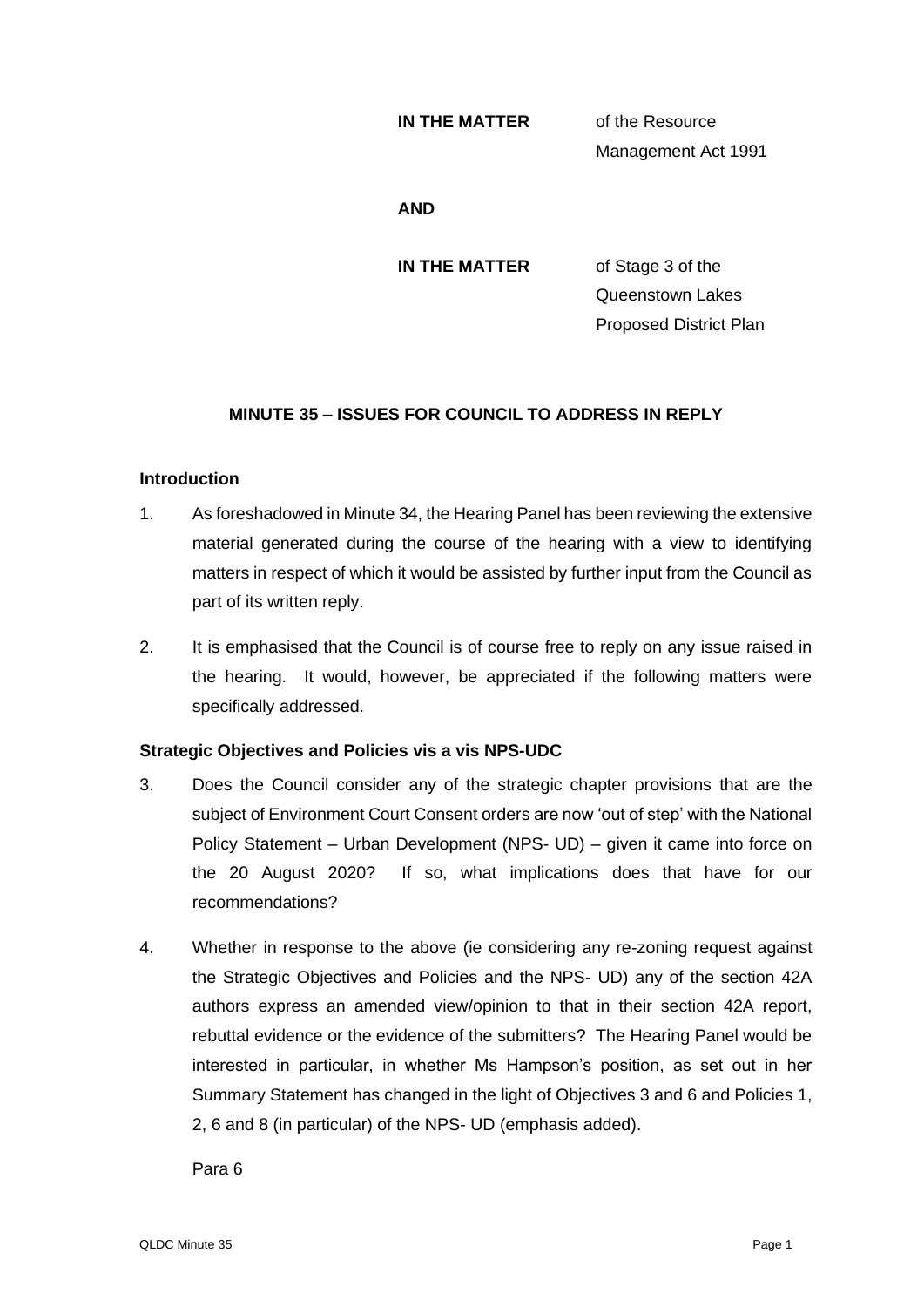*"..In my view a 'surplus' of capacity reported in the BDCA on its own is not a justification to take capacity form one land use and give it to another. Nor should a reported 'surplus' of capacity prevent Council from rezoning additional capacity where there are strategic benefits in doing so and the additional capacity materially enhances the functionality of urban areas/settlements in the shortmedium term. Each site needs to be considered in the local and wider context.* 

## Para 7

*While a reported 'shortfall' of industrial capacity in the BDCA in Queenstown does need to be addressed by Council, it is important that any decision is approached*  strategically *in terms of long-term urban form outcomes. The BDCA is a key input to the Future Development Strategy (FDS)/Spatial Plan, which is intended to take a strategic long-term approach to the future growth of the District. Council need only zone sufficient capacity to meet demand over the medium-term (ie next 10 years) and identify long-term growth areas in the FDS (ie to meet demand in the 10-30 years' time).* 

## **Rural Visitor Zone:**

- 5. Council is requested to respond to Mr Nolan QC's submissions for Scope Resources Ltd on "scope" as they relate to the additional areas of RVZ (and GIZ) sought by submitters – both generally and specifically
- 6. Of the specific changes to the notified RVZ provisions (either generally or bespoke) sought by submitters, including through evidence / legal submissions, which do the Council consider are not within "scope"? This includes a response to the legal submissions on this matter from James Gardener-Hopkins on behalf of Gibbston Valley Station Ltd and Malaghans Investments Ltd.
- 7. For plan development / a plan change, what are the suites of strategic objectives and policies (in Chapters 3, 4 & 6) relevant to the Hearing Panel's consideration of the following zoning changes:
	- from Rural Zone to RVZ?
	- from Rural Lifestyle Zone to RVZ?
	- from WBRA Zone to RVZ?
- 8. The Section 32 evaluation undertaken by the Council prior to notifying the proposed RVZ evaluated the appropriate zoning & provisions for areas zoned RVZ under the ODP (all except Windermere being ONL's). Specific consultation was undertaken with the owners of those ODP zones and with the owners of immediately adjacent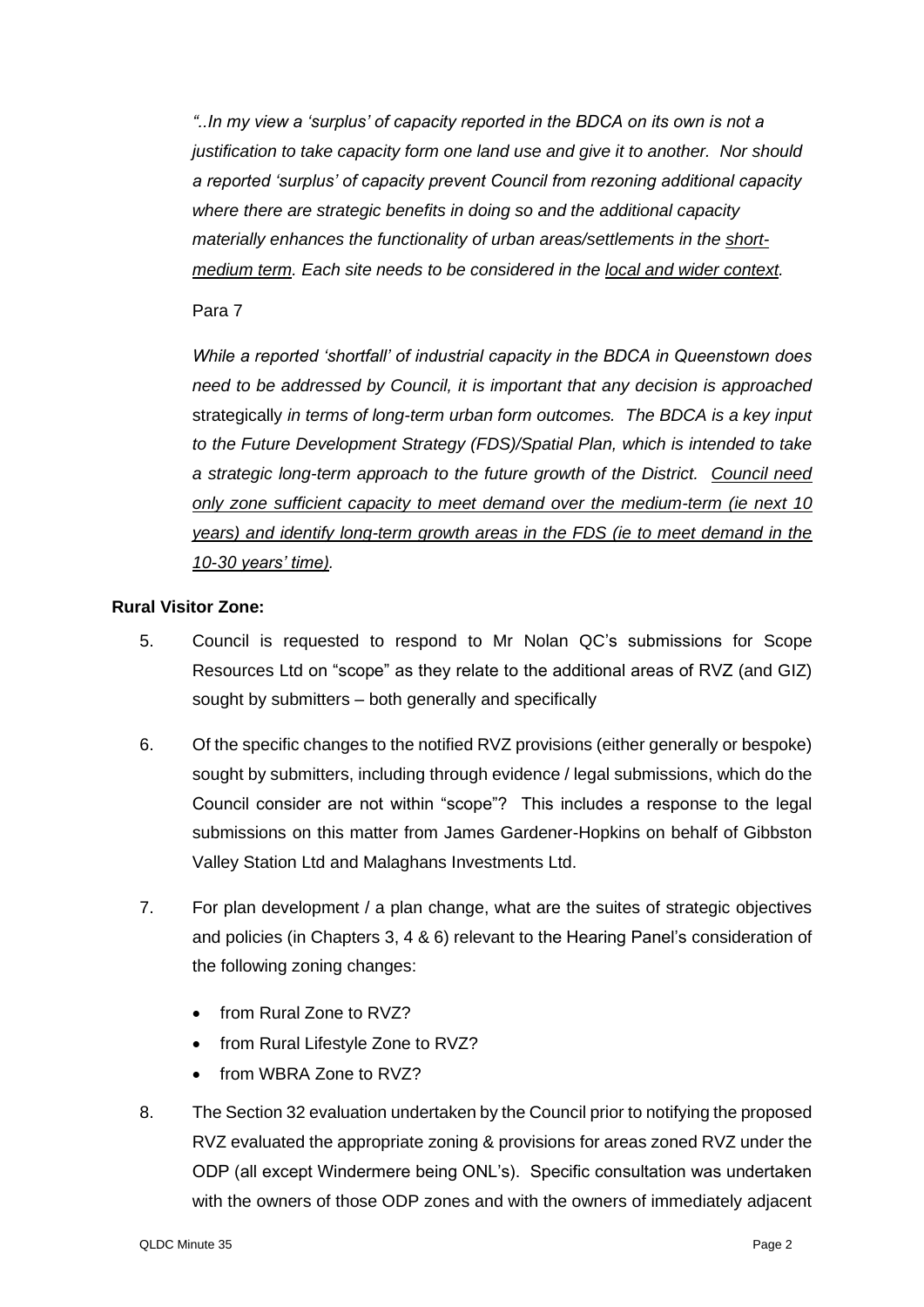sites. What / where is the Council's s32 evaluation (including identification and assessment of costs and benefits) of the changes recommended by Ms Grace to the provisions of the RVZ? Have the potential cumulative costs and benefits (both now and potentially through private plan changes in the future) been identified and assessed? In particular, has the further s32 evaluation addressed her recommended changes which would enable RVZ to be located:

- In RCL's within the Rural Zone, RLZ and WBRAZ (in locations that are difficult to see from public places and largely comprised of areas of lower landscape sensitivity), rather than only in ONLs?
- In areas that are "generally remote", rather than "remote"?
- 9. The evidence of Ms Byrch (whose submission Ms Grace has relied upon) and Mr Scaife emphasised that the RVZ provisions should include clear guidance on which areas are suitable for RVZ - as the basis for determining when / where a location is appropriate. They submitted the guidance should go beyond the landscape-focus of the notified RVZ provisions. The Council's evidence on the new RVZ sites sought by submitters goes beyond landscape-related matters and has considered matters such as traffic safety, infrastructure services, natural hazards, effects on neighbouring properties, and whether a site is remote from urban areas. How are these matters intended to be addressed in the objectives and policies guiding RVZ location choices? Have these matters been addressed in the Council's s32 evaluation of the costs and benefits of Ms Grace's recommended changes to the RVZ provisions?
- 10. If Ms Grace considers it is appropriate to amend the notified RVZ provisions to enable the zone to be located outside ONL's, does the Council consider the relevant provisions should be included in the RVZ chapter even if no specific RV Zones outside ONL's are accepted through this PDP process? In other words, does the Council support providing the opportunity for RV Zones outside the ONL's in the future (through plan changes), even if no sites put forward in submissions are accepted through this current PDP process?
- 11. The notified RVZ provisions were developed (and evaluated under s32) to address a specific "legacy" resource management issue – the RV Zones in the ODP, which were limited in number (following rezoning of Cardrona, Arthurs Point North and Windermere to alternative zones, to 4 sites), and had specific characteristics lending themselves to that zoning. Ms Grace has recommended amendments which would open potential locations across the "rural" areas of the District to a RV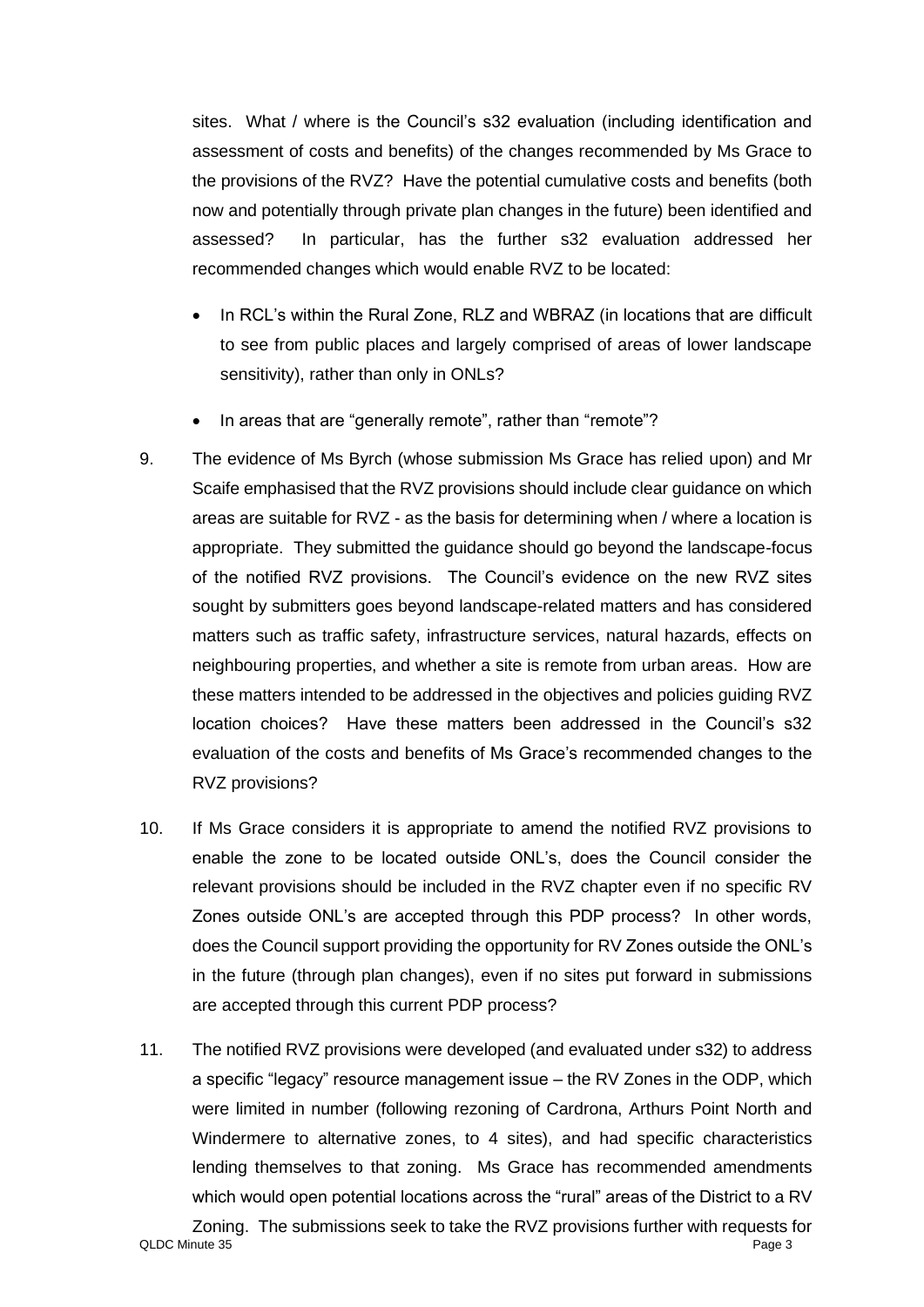multiple "bespoke" zone provisions (effectively sub-zones) that seek different activities and scales of development beyond that developed and evaluated for the notified RVZ. Does the Council consider the resulting zone provisions continue to be "fit-for-purpose"? In other words, does the RVZ, as recommended and sought to be amended from its notified form, remain the most appropriate way to address the relevant resource management issues? If not, what alternatives are open to the Hearing Panel to consider?

- 12. What is the relevance to our decision making (if any) of the resource consents granted for the notified Arcadia RVZ and the RVZ site sought by Corbridge Estate Limited Partnership?
- 13. What weight should we put on the ability for the Council to manage visitor activities, and associated changes to the site, under the Hawea camping ground lease in the context of the rezoning of the site RVZ, as sought in the Glen Dene submission.
- 14. What is the Council's position on:
	- Defining and providing for worker's accommodation (including for construction staff) within an RVZ, including where workers could be undertaking short-term contract, seasonal, part-time or unpaid work, or for associated family members?
	- Defining and enabling residential use of visitor accommodation units for 180 days per year?
- 15. How has the Council applied the following rezoning principle (outlined in Mr Barr's overview evidence) when considering its recommendations on submissions seeking additional areas of RVZ?

*(j) rezoning in lieu of resource consent approvals, where a portion of a site has capacity to absorb development, does not necessarily mean another zone is more appropriate"*

# **Variation to Open Space and Recreation Zones:**

16. Is there scope within this Variation for the Hearing Panel to accept submissions to rezone to Queenstown Town Centre (QTC) Zone those parts of the Open Space and Recreation Zones from which the Variation seeks to remove the Queenstown Bay Waterfront Sub-Zone (QTWSZ), when the rezoning of that land from QTC Zone to Civic Spaces, Informal Recreation and Community Purposes Zones was confirmed through the Stage 2 PDP process (albeit subject to any appeals on Stage 2)?